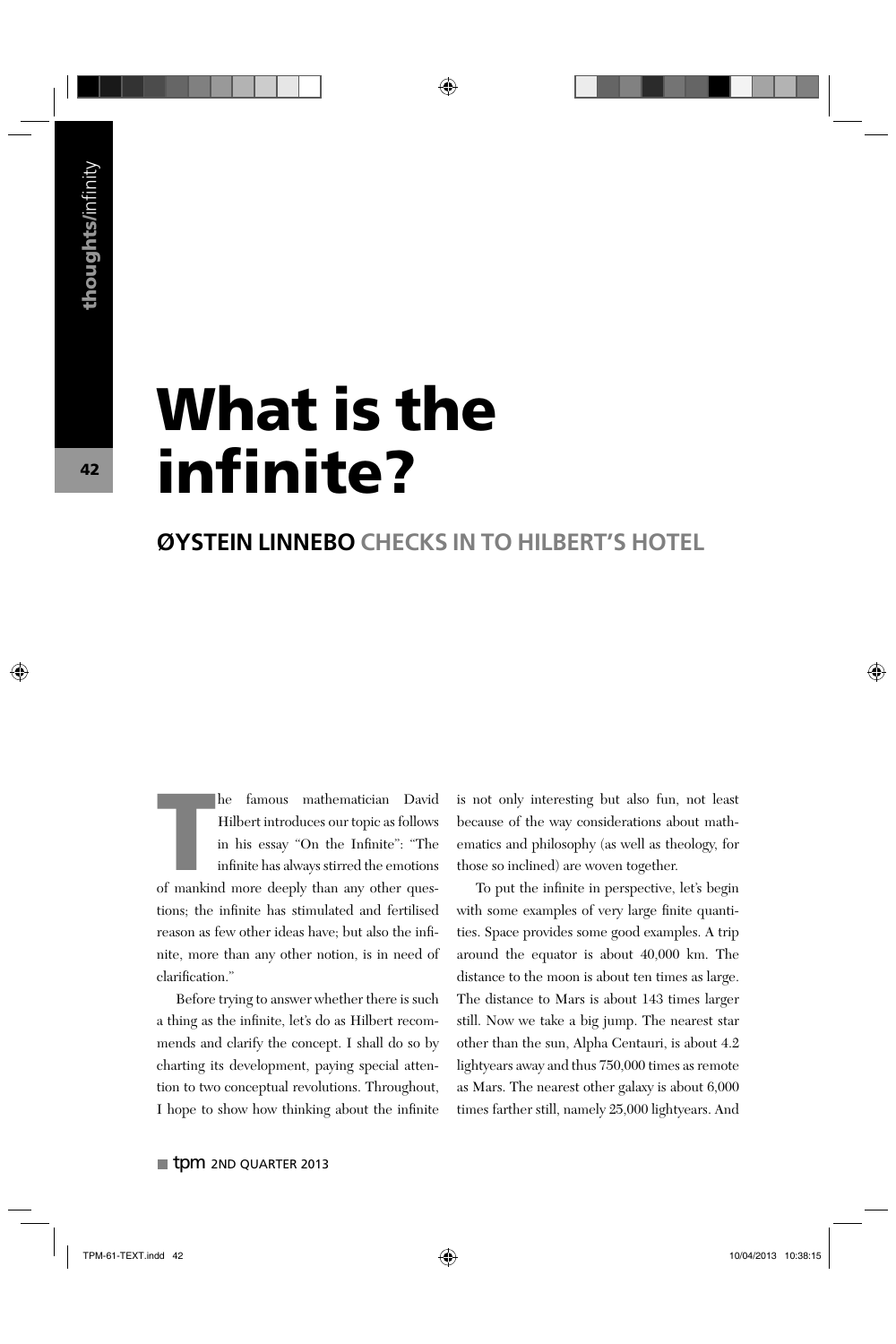of course, all these huge distances are nothing compared with the universe itself, which extends far beyond what I have described.

So are space and time infinite in extent? It may seem obvious that they are. No matter how far you travel in any chosen direction, you will never reach a boundary or an "end of space". You will always be able to go on. But this doesn't actually prove that space is infinite. To see this, consider an ordinary two-dimensional sphere, such as the surface of the earth. Here too one can travel indefinitely far in any given direction without ever encountering a boundary. The surface of the sphere is nevertheless finite in area. An analogous possibility exists for the universe as a whole. It's mathematically possible that the universe is geometrically more like a sphere than a plane and thus, although without boundaries, finite in extent. Whether or not this mathematical possibility describes our real universe is an empirical question for cosmology, not for mathematics or philosophy. It turns out that different cosmological models yield different answers. The universe appears to be finely balanced between being such as to make space and time infinite and being such as to make both finite.

In order to find clearer and less controversial examples of infinities, let's leave the messy physical world and turn to the serene and abstract world of pure mathematics. Consider for instance the natural numbers, that is, the numbers 1, 2, 3, etc. For every natural number, we can describe a larger number simply by adding one. We can get to large numbers more quickly by describing larger jumps up the number sequence. Multiplication provides an easy way to describe fairly large numbers. Exponentiation provides significantly larger jumps. Consider for example  $10^{80}$ , that is, the result of multiplying  $10$ with itself 80 times. This is a remarkably large number: It is larger than the number of atoms in the (observable) universe. But with some cleverness we can do even better.

There is an operation, known as *super-exponentiation*, which stands to exponentiation as this stands to multiplication. For instance, 10 to the super-exponent  $3$  – written superexp $(10,3)$  – is

### **Are space and time infinite?**

10 to the power of  $10^{10}$ . And superexp $(10,80)$  is a truly gigantic number – so large that, if written out in ordinary decimal notation, it would require more zeros than there are atoms in the universe! Yet even this gigantic number is vanishingly small when compared with the totality of the natural numbers. Imagine there is an infinite queue and you're in position superexp(10,80). Although you no doubt face a long wait, your position is actually uncharacteristically good. Because there are infinitely many natural numbers, the proportion of people in the queue whose position is better than yours is superexp $(10,80)$  divided by infinity, which is zero!

The word "infinite" is derived from "without any limit". This provides an apt characterisation of the ancient concept of infinity as well. To be infinite (*apeiron*) was to be without a limit or bound. By contrast, the contemporary concept of infinity is that of being larger than any natural number. For instance, to say that there are infinitely many stars is to say that for any natural number *n*, there are more than *n* stars.

How are these two concepts of infinity  $$ unboundedness and being larger than any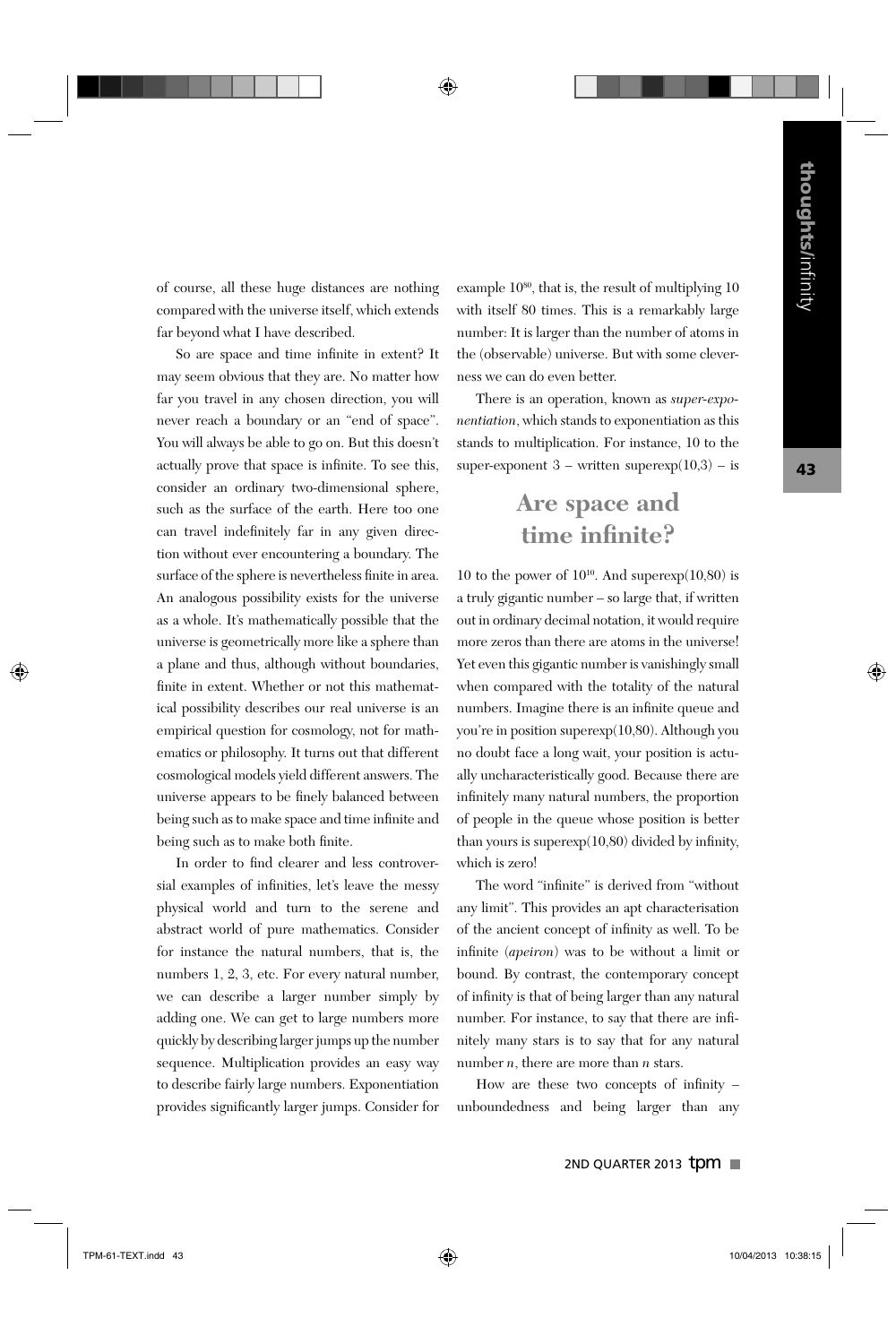natural number – related? For millennia, the two concepts were thought to be coextensive. One implication is fairly straightforward. If a magnitude is unbounded, then its size cannot be measured by any natural number, as this number would otherwise provide a bound. But the reverse implication is problematic. Assume that some magnitude is not bounded by any natural number. Does it follow that the magnitude is

## **It's possible that the universe is more like a sphere than a plane**

*un*bounded? It is useful to think of the bounds as measuring sticks that are longer than the object to be measured. Our question is then whether there can be measuring sticks longer than those provided by the natural numbers. For millennia the answer was assumed to be *no*: everything that is bounded at all is bounded by a natural number. We shall see that this is false. The last 130 years have seen the discovery of some enormous measuring sticks, much longer than those provided by any natural number.

The ancients drew an important distinction between actual and potential infinity. An infinity is *actual* if all of it actually exists. For instance, an infinity of currently existing atoms would be an actual infinity. By contrast, an infinity is *merely potential* if it is tied to some unlimited possibility of going on. A nice example of Aristotle's is the infinite divisibility of matter. Consider a stick. No matter how many times you have bisected the stick, it's possible to do so again – perhaps not *in practice*, as your knife may be too dull, but it's certainly possible *in principle*.

Aristotle held that there can be no actual infinities, only potential ones. This view was an ingenious attempt to reconcile two apparently conflicting views. On the one hand, Aristotle thought that actual infinities lead to paradox, in part for reasons related to Zeno's famous paradoxes. (Some later arguments to the same effect are considered below.) On the other hand, there appear to be examples of the infinite, for instance space, time, and the natural numbers. The paradoxes are avoided by denying the actual infinite, while the apparent examples of the infinite are analysed as involving only the potentially infinite.

The transition from the ancient concept of infinity to our contemporary one saw two major conceptual revolutions: one sensible, another problematic.

As mentioned a moment ago, actual infinities were thought to lead to paradoxes. The famous thought experiment of "Hilbert's hotel" provides a striking example of the alleged paradoxes. Consider a hotel with infinitely many rooms, each labelled with a distinct natural number. It's a busy night at the hotel: every room is occupied. Then another guest shows up. Fortunately, the receptionist has a brilliant idea. What if the guest in room one moves to room two, the guest in room two moves to room three, and so on? Then every current guest will have a room to herself, while room one has been made available for the new guest. This is surprising! By reassigning rooms in an entirely full hotel, we can free up a room! Obviously, no such thing is possible in an ordinary hotel with "only" finitely many rooms.

The example can be continued further, as realised already by the medievals. Once again the hotel is fully booked. But this time, *infinitely* many new guests arrive and request rooms. After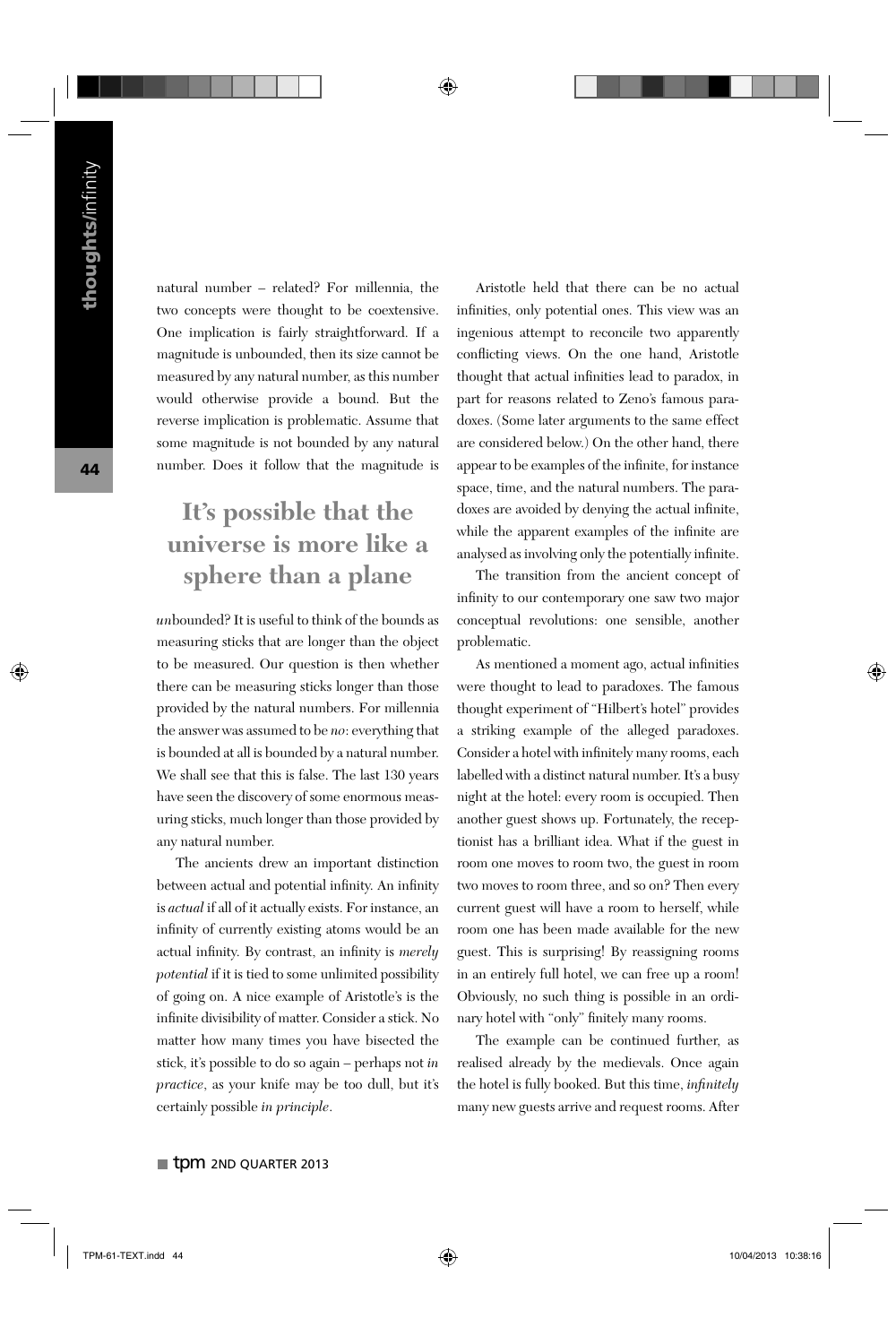a brief panic, the receptionist has another brilliant idea. What if every current guest moves to the room whose number is twice that of her present room? Then every the current guest will have a room to herself – whose room number is even – while the infinitely many rooms whose number is odd have been made available for the new guests. Thus, by reassigning rooms in an entirely full hotel, we can free up just as many rooms as were previously occupied!

What exactly is it that makes these examples so puzzling? The first example shows that there are precisely as many rooms numbered two and above as there are rooms in total. Yet the latter collection exceeds the former by one member, namely room number one. The second rearrangement shows that there are precisely as many rooms with an even number as there are rooms in total. Yet the latter collection seems twice as large as the former. So both examples show that a proper subset of the rooms can have as many members as the set of all the rooms. A proper part is thus shown to be as large as the whole! But this contradicts a seemingly solid axiom due to Euclid, which says that every whole is larger than its parts. Let's call this *Euclid's principle*. What is puzzling about the examples is that an actual infinity, such as Hilbert's hotel, would falsify Euclid's principle.

This used to be regarded as a *reductio ad absurdum* of the idea of an actual infinity. But this response was too quick. All that the examples reveal is a conflict between two of our central beliefs about the infinite, namely Euclid's principle that every whole is larger than its parts and the principle that size or number is a matter of one-to-one correspondence and thus preserved under any rearrangement of a collection. Gregory of Rimini analysed this conflict already in the fourteenth century, arguing that we are operating with two incompatible concepts of size.

My own view (which arguably is implicit in current mathematical practice) is different. I believe it is essential to our conception of number that the number of objects in a collection is an intrinsic property of the collection and thus invariant under any rearrangement of it.

### **Aristotle held that there are no actual infinities**

For instance, the number of people initially in Hilbert's hotel is identical with the number of people in the hotel after a reassignment of rooms (and before admitting any new guests). Although each has moved to a different room, we are, after all, talking about the very same people.

Our attachment to Euclid's principle is based on an overgeneralisation from ordinary finite cases, where the principle holds. But the principle fails in extraordinary cases involving infinite totalities. So we are free to retain the connection between our concept of number and one-to-one correspondences. The lesson of the above examples is not that the concept of an actual infinity is paradoxical but that Euclid was wrong in thinking that the whole is always larger than its proper parts. This conclusion was first clearly articulated by the father of the modern theory of sets and infinity, Georg Cantor (1845–1918), and has since become part of mainstream mathematical practice. As a result of this first – and very sensible – conceptual revolution, we now possess a clear and univocal concept of size or number.

The road is now open to the development of the modern mathematics of infinity. This is a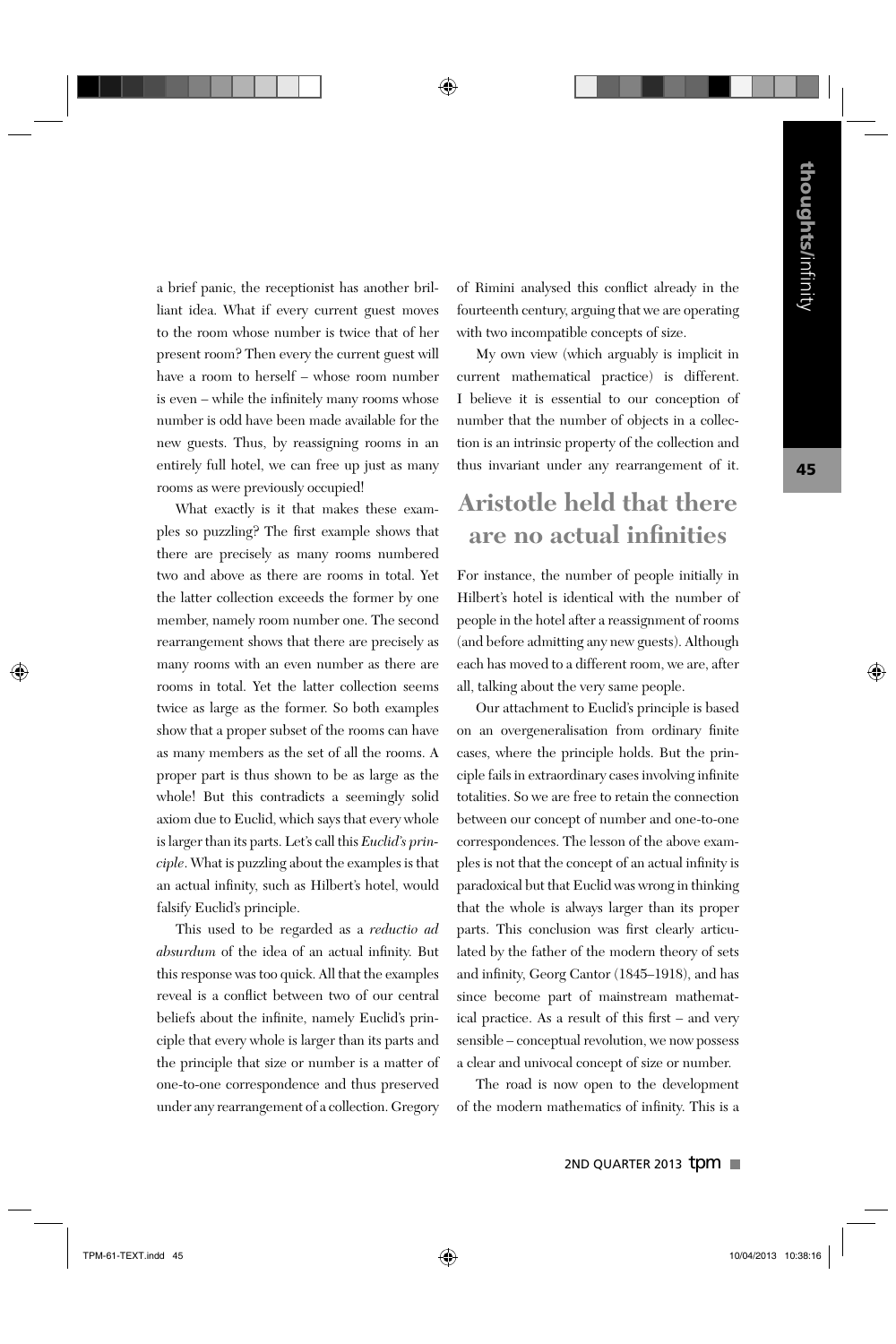story in which Cantor is our hero. One of his most famous discoveries is a theorem now bearing his name, which says that there are more subsets of a given set than there are elements. In particular, there are more subsets of the natural numbers than there are natural numbers. This in turn means that the number of subsets of the natural numbers is larger than the number of natural numbers, that is, that one infinite number is larger than another! In fact, Cantor's theorem implies that there is an unbounded sequence of larger and larger infinite numbers.

Given this development, what becomes of the traditional concept of infinity as unboundedness? Recall that the distinction bounded versus unbounded is relative to a system of measuring sticks that can serve as bounds. An object may be too large to be bounded by one collection of measuring sticks yet be bounded by a larger kind of measuring stick. This observation becomes particularly important in light of Cantor's discoveries. The familiar collection of measuring sticks provided by the natural numbers is now supplemented with the much larger measuring sticks provided by Cantor's new numbers. In light of this, what is the more natural continuation of the traditional concept of infinity?

One option is to regard a magnitude as infinite if, and only if, it cannot be bounded by any of our *ordinary* measuring sticks, namely the natural numbers. This is the option adopted in standard mathematical practice. The resulting picture is the one described above: the natural numbers are followed by an unbounded sequence of infinite numbers.

Another option would have been to regard something as infinite just in case it cannot be bounded by *any* measuring stick, including Cantor's new and extraordinary ones. In my view, this would have been the more appropriate development. Since "finite" originally meant "bounded" or "measurable", the result of discovering a new system of longer measuring sticks should be to regard more things as finite – albeit in a generalised sense. On this alternative conceptual development, Cantor's new numbers would have been regarded not as infinite but as a generalisation of the finite. By contrast, on the conceptual development that actually prevailed, the word "infinite" shifted its meaning from something unbounded or unlimited to something that isn't bounded *by any natural number*. This conceptual revolution lacked the justification enjoyed by the other one in which Euclid's principle was rejected as inessential to our concept of number. However, despite my misgivings about this revolution, I shall continue to use what has become standard terminology and thus classify as infinite anything that cannot be bounded by a natural number. Following Cantor, we may characterise as "absolutely infinite" anything that has no bound whatsoever.

We have distinguished and clarified various conceptions of the infinite. Whether the infinite should be said to exist will obviously depend on which conception is brought to bear.

Let's begin with today's standard mathematical concept of the infinite, namely something whose size exceeds any individual natural number. Modern mathematics provides many examples of objects falling under this concept. For instance, the natural numbers are generally thought to form a set, which is infinite in the relevant sense. Moreover, since the members of this set are regarded as "all there", this infinity can be classified as actual and not merely potential. The